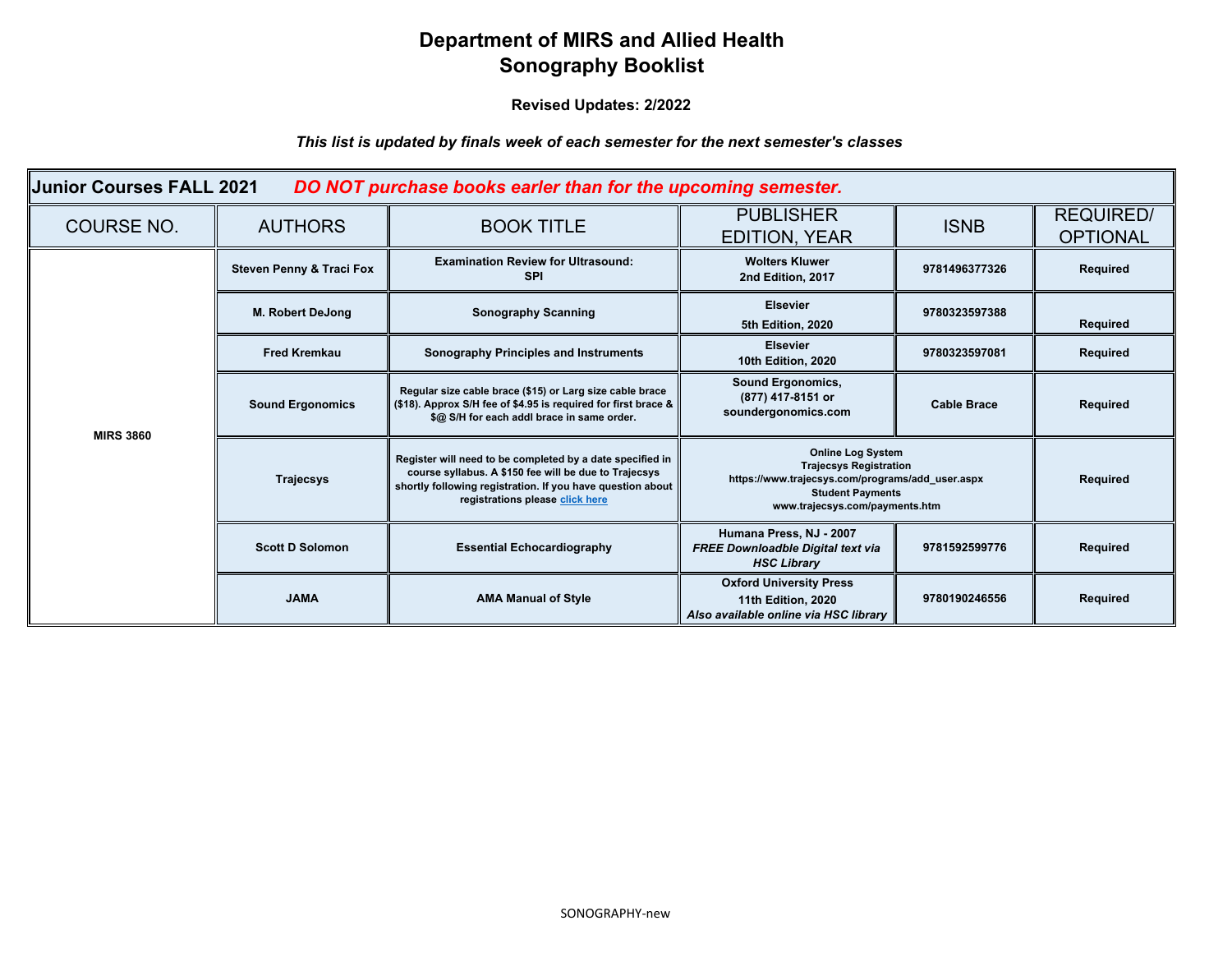| <b>Senior Courses FALL 2022</b><br>DO NOT purchase books earlier than for the upcoming semester |                                                            |                                                                                                                                                                             |                                                                                               |                    |                 |
|-------------------------------------------------------------------------------------------------|------------------------------------------------------------|-----------------------------------------------------------------------------------------------------------------------------------------------------------------------------|-----------------------------------------------------------------------------------------------|--------------------|-----------------|
| <b>MIRS 4803</b>                                                                                | <b>Fred Kremkau</b>                                        | <b>Sonography Principles and Instruments</b>                                                                                                                                | <b>Elsevier</b><br>10th Edition, 2020                                                         | 9780323597081      | <b>Required</b> |
|                                                                                                 | <b>Steven Penny &amp; Traci Fox</b>                        | <b>Examination Review for Ultrasound:</b><br><b>SPI</b>                                                                                                                     | <b>Wolters Kluwer</b><br>2nd Edition, 2017                                                    | 9781496377326      | <b>Required</b> |
| <b>MIRS 4842</b>                                                                                | <b>Catherine Otto</b>                                      | <b>Textbook of Cinical Echocardiography</b>                                                                                                                                 | <b>Elsevier</b><br>6th Edition, 2018                                                          | 9780323480482      | <b>Required</b> |
|                                                                                                 | <b>Richard A Palma</b>                                     | <b>Echoardiographyer's Pocket Reference</b>                                                                                                                                 | <b>School of Cardiac Ultrasounds,</b><br>Arizona Heart Institute,<br>5th Edition, 2020        | 9780578687179      | Optional        |
| <b>MIRS 4852</b>                                                                                | <b>Ann Marie Kupinski</b>                                  | <b>Diagnostic Medical Sonography</b><br><b>The Vascular System</b>                                                                                                          | <b>Lippincott Williams &amp; Wilkins</b><br>2nd Edition, 2018                                 | 9781496380593      | <b>Required</b> |
|                                                                                                 | <b>Claudia Rumwell &amp; Michalene</b><br><b>McPharlin</b> | Vascular Technology: An Illustrated Review                                                                                                                                  | <b>Davies Publishing</b><br>5th Edition, 2014                                                 | 9780941022859      | <b>Optional</b> |
|                                                                                                 | Robert J. Daigle Jr.                                       | Techniques in Non-Invasive Vascular Diagnosis: An<br><b>Encyclopedia of Vasculare Testing</b>                                                                               | <b>Summer Pulishing LLC</b><br>4th Edition, 2014                                              | 9780989932912      | <b>Optional</b> |
| <b>MIRS 4820</b>                                                                                | <b>Sound Ergonomics</b>                                    | Regular size cable brace (\$15) or Larg size cable<br>brace (\$18). Approx S/H fee of \$4.95 is required for<br>first brace & \$@ S/H for each addl brace in same<br>order. | <b>Sound Ergonomics,</b><br>(877) 417-8151 or<br>soundergonomics.com                          | <b>Cable Brace</b> | <b>Required</b> |
| <b>MIRS 4860</b>                                                                                | <b>JAMA</b>                                                | <b>AMA Manual of Style</b>                                                                                                                                                  | <b>Oxford University Press</b><br>11th Edition, 2020<br>Also available online via HSC library | 9780190246556      | <b>Required</b> |
|                                                                                                 | <b>Odwin &amp; Fleischer</b>                               | <b>Lange Review: Ultrasound Examination</b><br>w/CD-ROM                                                                                                                     | <b>Lange Reviews Allied Health</b><br>4th Edition, 2012                                       | 9780071634243      | <b>Required</b> |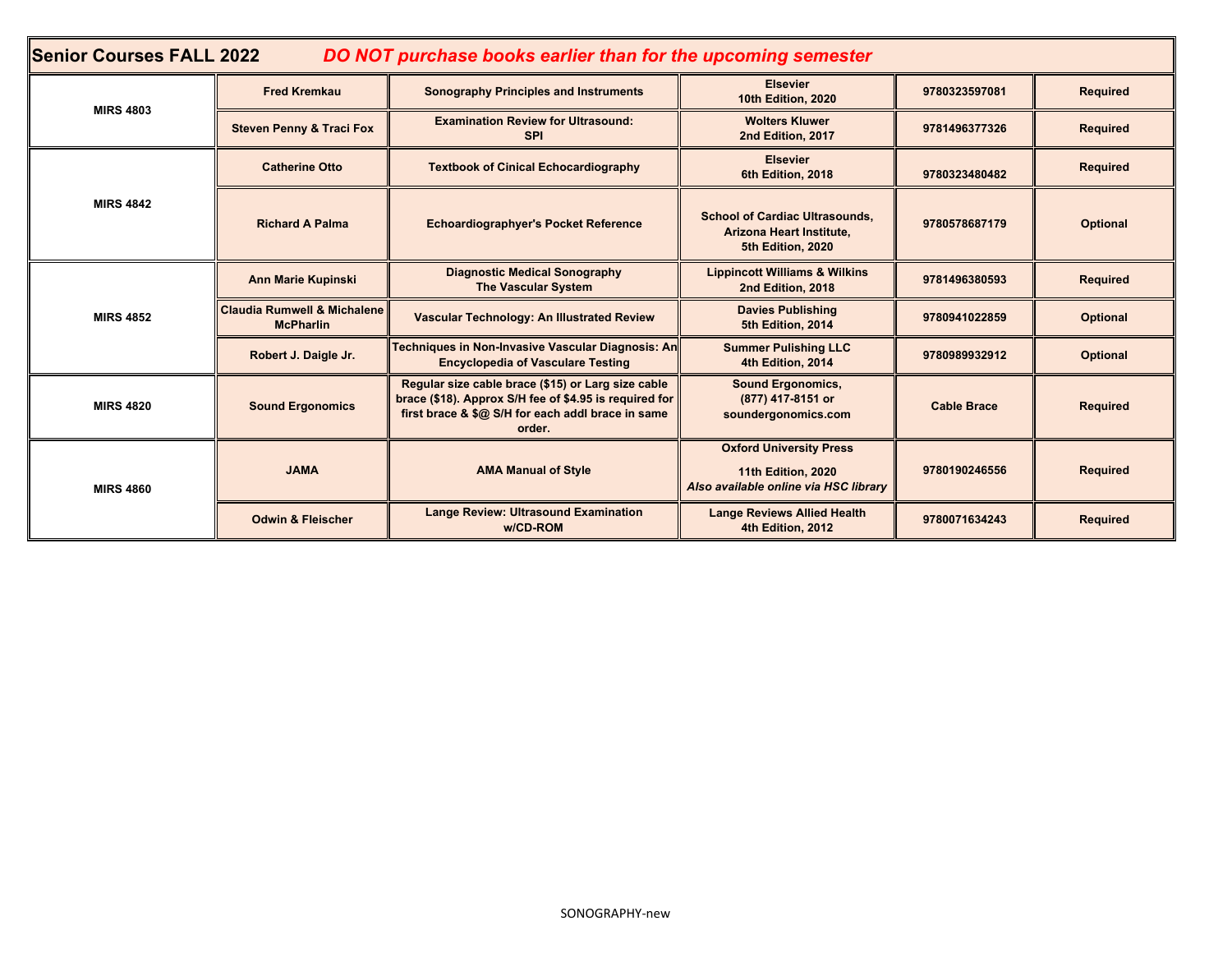| Junior Courses SPRING 2022<br>DO NOT purchase books earler than for the upcoming semester. |                                                            |                                                                                                                  |                                                                                               |               |                 |
|--------------------------------------------------------------------------------------------|------------------------------------------------------------|------------------------------------------------------------------------------------------------------------------|-----------------------------------------------------------------------------------------------|---------------|-----------------|
| <b>MIRS 3803</b>                                                                           | <b>Steven Penny &amp; Traci Fox</b>                        | <b>Examination Review for Ultrasound:</b><br><b>SPI</b>                                                          | <b>Wolters Kluwer</b><br>2nd Edition, 2017                                                    | 9781496377326 | Required        |
|                                                                                            | <b>Fred Kremkau</b>                                        | Sonography Principles and Instruments                                                                            | <b>Elsevier</b><br><b>10th Edition, 2020</b>                                                  | 9780323597081 | Required        |
| <b>MIRS 3843</b>                                                                           | <b>Bonita Anderson</b>                                     | Echocardiography: The Normal Examination and<br><b>Echocardiographic Measurements</b>                            | <b>Blackwell Publishing</b><br>3rd Edition, 2017                                              | 9780992322212 | Required        |
| <b>MIRS 3834</b>                                                                           | Susan Raatz Stephenson &<br><b>Julia Dmitrieva</b>         | Diagnostic Medical Sonography: Obstetrics &<br>Gynecology<br>Text Only. No workbook required                     | <b>Lippincott Williams &amp; Wilkins</b><br>4th Edition, 2018                                 | 9781496385512 | <b>Required</b> |
| <b>MIRS 3860</b>                                                                           | <b>JAMA</b>                                                | <b>AMA Manual of Style</b>                                                                                       | <b>Oxford University Press</b><br>11th Edition, 2020<br>Also available online via HSC library | 9780190246556 | <b>Required</b> |
|                                                                                            | Diane M. Kawamura & Tanya<br><b>Nolan</b>                  | Diagnostic Medicial Sonography: Abdomen and<br><b>Superficial Structures</b><br>Text Only. No workbook required. | <b>Lippincott Williams &amp; Wilkins</b><br>4th Edition, 2017                                 | 9781496354921 | <b>Required</b> |
|                                                                                            | Susan Raatz Stephenson &<br><b>Julia Dmitrieva</b>         | Diagnostic Medical Sonography: Obstetrics &<br>Gynecology<br>Text Only. No workbook required                     | <b>Lippincott Williams &amp; Wilkins</b><br>4th Edition, 2017                                 | 9781496385512 | Required        |
| <b>MIRS 3851</b>                                                                           | Ann Marie Kupinski                                         | <b>Diagnostic Medical Sonography</b><br><b>The Vascular System</b>                                               | <b>Lippincott Williams &amp; Wilkins</b><br>2nd Edition, 2018                                 | 9781496380593 | Required        |
|                                                                                            | <b>Claudia Rumwell &amp; Michalene</b><br><b>McPharlin</b> | Vascular Technology: An Illustrated Review                                                                       | <b>Davies Publishing</b><br>5th Edition, 2014                                                 | 9780941022859 | Optional        |
|                                                                                            | Robert J. Daigle Jr.                                       | Techniques in Non-Invasive Vascular Diagnosis: An<br><b>Encyclopedia of Vasculare Testing</b>                    | <b>Summer Pulishing LLC</b><br>4th Edition, 2014                                              | 9780989932912 | Optional        |
| <b>MIRS 3873</b>                                                                           | Diane M Kawamura & Tanya<br><b>Nolan</b>                   | Diagnostic Modical Sonography: Abdomen and<br><b>Superficial Structures</b><br>Text only. No workbook required.  | <b>Lippincott Williams &amp; Wilkins</b><br>4th Edition, 2017                                 | 9781496354921 | <b>Required</b> |